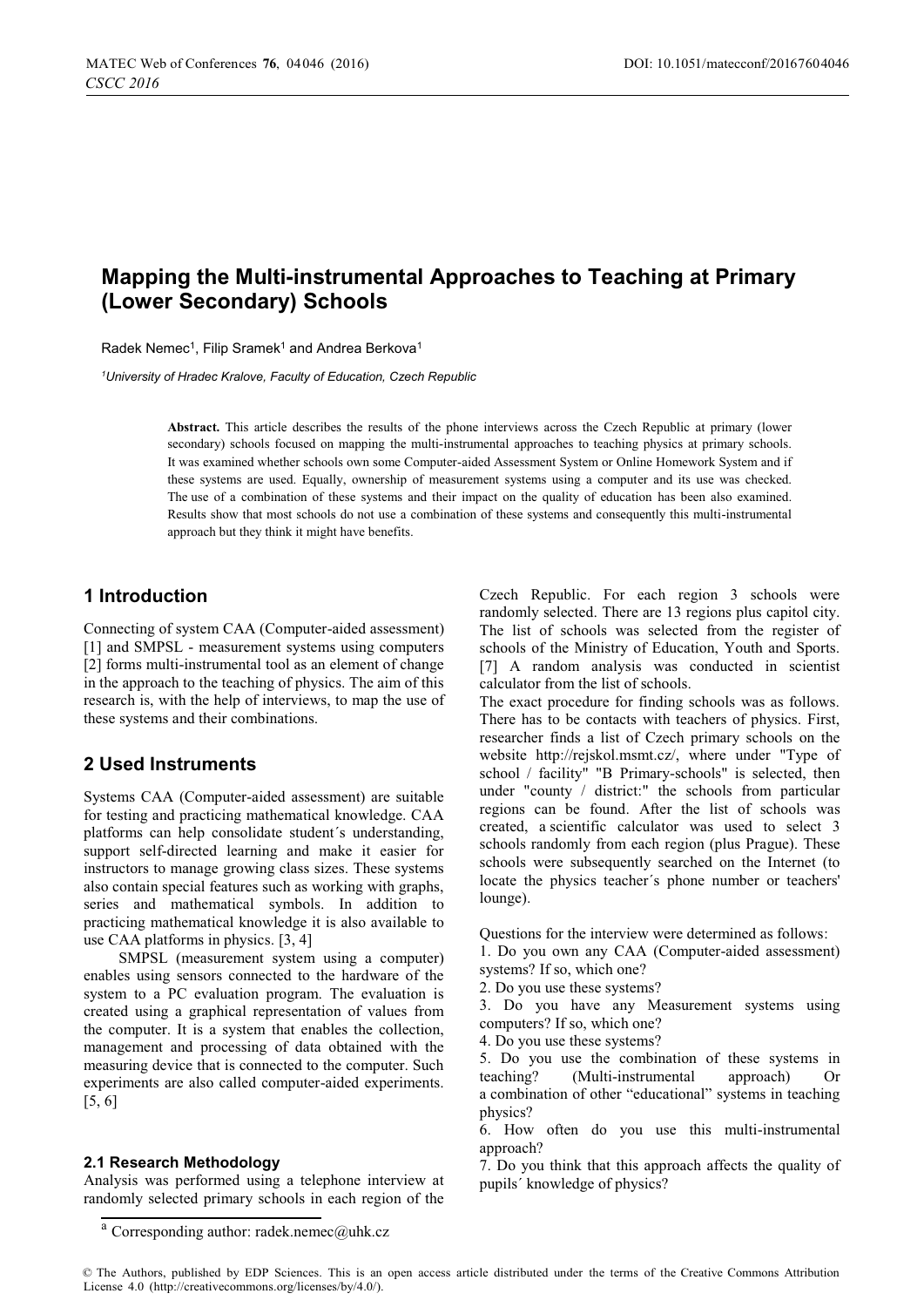6. ALT: If not, would you consider this approach, and why?

The following explanation was added for the first question. Explanation of what "CAA" is. Computer-aided assessment automatically creates and evaluates tasks (immediate feedback for students).

6. ALT means alternative question if this multiinstrumental approach was not used.

### **3 THE RESULTS**

The results are processed using quantitative-qualitative research methods and are shown in the following tables and graphs.

 Table 1 shows the results of question whether schools own any CAA (Computer-aided assessment) systems. If so, which one?

| <b>Table 1.</b> Do you own any CAA (Computer-aided assessment) |  |
|----------------------------------------------------------------|--|
| systems? If so, which one?                                     |  |

| 1. Do you own any CAA (Computer-aided<br>assessment) systems? If so, which one? |                |  |
|---------------------------------------------------------------------------------|----------------|--|
| Yes                                                                             | N <sub>0</sub> |  |
|                                                                                 |                |  |



**Fig. 1.** Do you own any CAA (Computer-aided assessment) systems? If so, which one?

It is clear from Table 1 and Figure 1 that 95% of schools do not possess any CAA (Computer-aided Assessment) systems. In two cases, the answer was positive for system Moodle [8]. Learning Management System (LMS)

Moodle is not a typical CAA system but under certain circumstances it can be considered as CAA system when Moodle quiz module is used.

Table 2 then shows the answer to the question 2 whether these systems are used at schools.

|  | Table 2. Do you use CAA systems? |  |
|--|----------------------------------|--|
|  |                                  |  |

| 2. Do you use CAA systems? |    |
|----------------------------|----|
| Yes                        | No |
|                            | 40 |



**Fig. 2.** Do you use CAA systems?

Table 2 and Figure 2 clearly indicate that if a school owns the CAA system, then it is used. The answer therefore directly follows the previous question. Although, it is just LMS Moodle which is used for CAA.

The third question dealt with the second component of the multi-instrumental approach in teaching physics. So, whether schools own any Measurement systems using computers. If so, which one?

**Table 3.** Do you own any Measurement systems using computers? If so, which one?

| one? | 3. Do you have any Measurement<br>systems using computers? If so, which |  |
|------|-------------------------------------------------------------------------|--|
| Yes  | Nο                                                                      |  |
|      |                                                                         |  |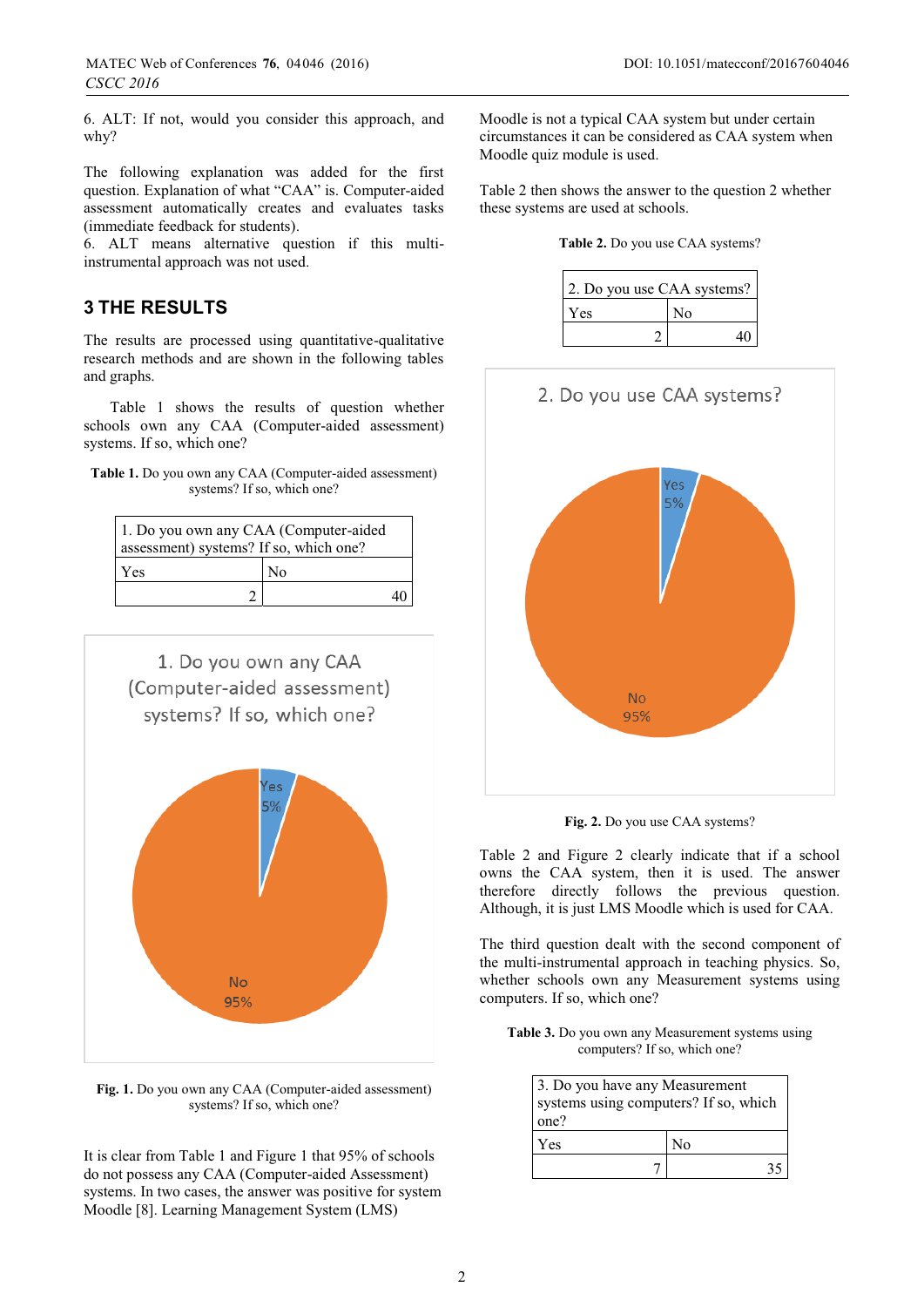

**Fig. 3.** Do you own any Measurement systems using systems? If so, which one?

From Table 3 and Figure 3, it is seen that in this area there is already an awareness of existence of this system. 17% of teachers from survey own Measurement systems using computers. It was system Vernier [9] or Pasco [10].

The fourth question, as well as question 2, follows the previous one. The question is: "Do you use Measurement systems using computers?"

**Table 4.** Do you use Measurement systems using computers?

| 4. Do you use Measurement<br>systems using computers? |    |
|-------------------------------------------------------|----|
| Yes                                                   | No |
|                                                       |    |



Fig. 4. Do you use Measurement systems using systems?

Table 4 and Figure 4 show that if a school owns the system, it is not used in all cases. See Table 3 or Figure 3.

The fifth question was: "Do you use the combination of these systems in teaching? (Multi-instrumental approach) Or a combination of other "educational" systems in teaching physics?"

**Table 5.** Do you use the combination of these systems in teaching? (Multi-instrumental approach) Or a combination of other "educational" systems in teaching physics?

| 5. Do you use the combination of<br>these systems in teaching? (Multi-<br>instrumental approach) Or a<br>combination of other "educational"<br>systems in teaching physics? |    |
|-----------------------------------------------------------------------------------------------------------------------------------------------------------------------------|----|
| Yes                                                                                                                                                                         | N٥ |
|                                                                                                                                                                             |    |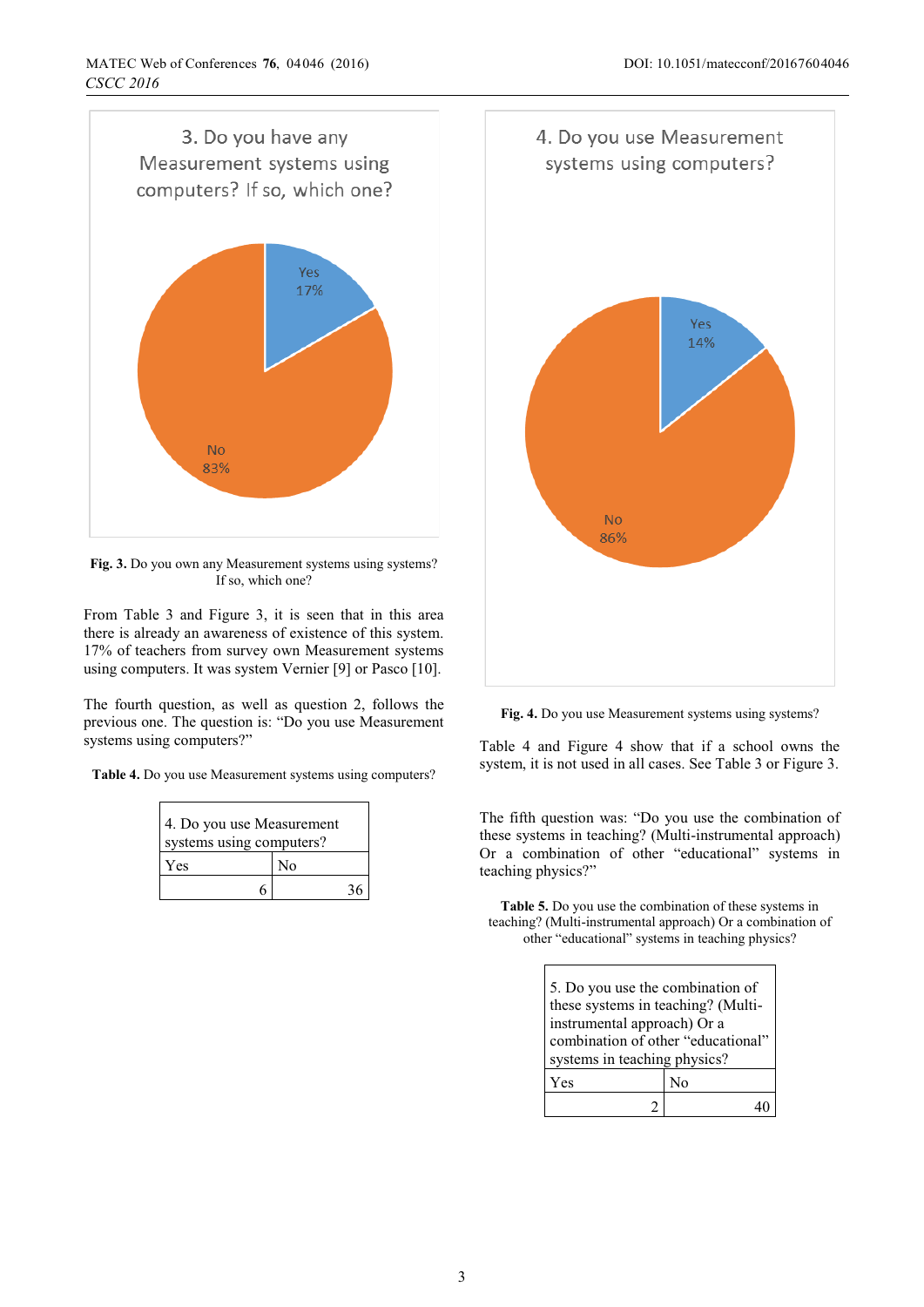

**Fig. 5.** Do you use the combination of these systems in teaching? (Multi-instrumental approach) Or a combination of other "educational" systems in teaching physics?

Table 5 and Figure 5 present a combination of these systems. From the results it is seen that in 95% it is not used. From straight answers of interview even in this 5% it is not a direct combination of SMPSL and CAA systems. The interviewees use internet applets. In these applets there is a partial use of the CAA and in terms of Measurement systems using computers it is a virtual laboratory.

Question 6 (How often do you use this multi-instrumental approach?) was not answered in any of the cases. It is therefore a thing that does not take place.

The seventh question (Do you think that this approach affects the quality of pupils´ knowledge of physics?) is purely subjective. There also appears the idea that teachers do not know: Alternatively, they developed answers as follows:

*For clarity or understanding of pupils it should effect.* 

*It has a positive effect.* 

*I hope this can help with understanding of graphs.* 

*Each new technology will help.* 

*It is individual.* 

*It's interesting to learn with that.* 

*While drawing graphs and measurement addiction, it is more illustrative.* 

*It's fun.* 

*Good feedback.* 

Conversely:

*The classical education is better.* 

*It's too complicated.* 

See Table 6 and Figure 6.

**Table 6.** Do you think that this approach affects the quality of pupils´ knowledge of physics?

| 7. Do you think that this approach<br>affects the quality of pupils'<br>knowledge of physics? |    |               |
|-----------------------------------------------------------------------------------------------|----|---------------|
| Yes                                                                                           | No | I do not know |
| 31                                                                                            |    |               |

7. Do you think that this approach affects the quality of pupils' knowledge of physics?



**Fig. 6.** Do you think that this approach affects the quality of pupils´ knowledge of physics?